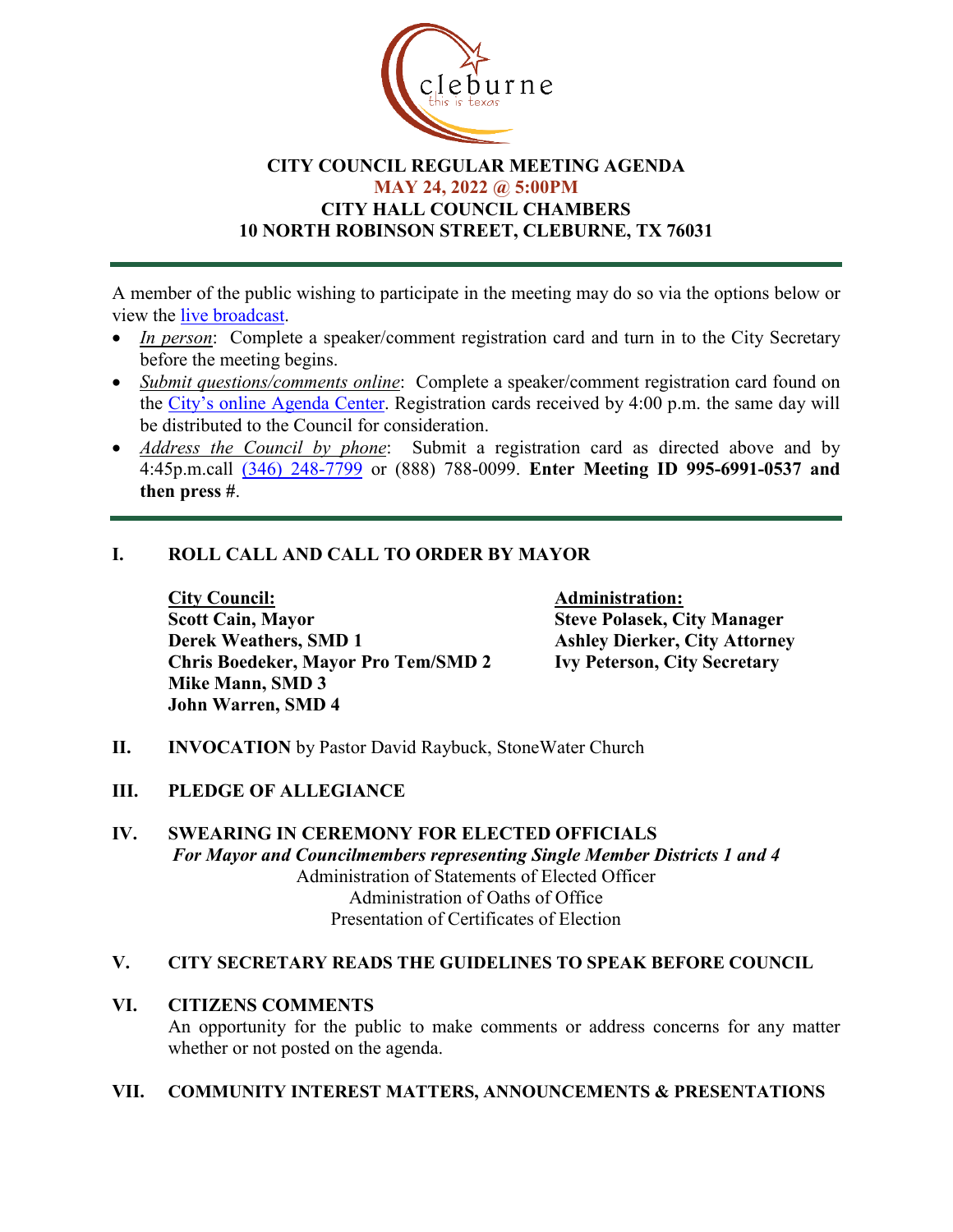## **CMP1.** Poppy Days, Memorial Day Proclamation – Marty Peters

#### **CONSENT AGENDA**

All of the following items on the Consent Agenda are considered to be routine and selfexplanatory by the Council and will be enacted with one motion. There will be no separate discussion of these items unless a Council Member or citizen so requests. For a citizen to request removal of an item, a speaker card must be filled out and submitted to the City Secretary prior to the beginning of the meeting.

## **MN1. CONSIDER MINUTES FOR THE MAY 10, 2022 REGULAR COUNCIL MEETING AND MAY 17, 2022 SPECIAL COUNCIL MEETING.**

#### **RS1. CONSIDER A RESOLUTION CONSENTING TO THE EXTENSION OF THE DECLARATION OF LOCAL DISASTER UNTIL JUNE 14, 2022.**

Presented by: Steve Polasek, City Manager

Summary: On March 23, 2020, the Mayor executed a Declaration of Local Disaster ("Declaration") for the City of Cleburne pursuant to Section 418.108(a) of the Texas Government Code, which was for a period of seven days. In accordance with 418.108(b) of the Texas Government Code and following Governor Greg Abbott's executive orders, the City Council has approved extensions to said Declaration, and continues to take actions to promote health and safety, and suppress the spread of COVID-19 in the community. This resolution for your consideration is to extend the existing Declaration to the next regular council meeting date of June 14, 2022 at 11:59 p.m. central daylight time

## **RS2. CONSIDER A RESOLUTION SUSPENDING THE JUNE 17, 2022 EFFECTIVE DATE OF ONCOR ELECTRIC DELIVERY COMPANY'S REQUESTED RATE CHANGE TO PERMIT THE CITY TIME TO STUDY THE REQUEST AND TO ESTABLISH REASONABLE RATES; APPROVING COOPERATION WITH THE STEERING COMMITTEE OF CITIES SERVED BY ONCOR TO HIRE LEGAL AND CONSULTING SERVICES AND TO NEGOTIATE WITH THE COMPANY AND DIRECT ANY NECESSARY LITIGATION AND APPEALS.**

Presented by: Kevin Hennessey, Assistant Director of Finance

Summary: Oncor Electric Delivery Company ("Oncor" or "the Company") filed an application on or about May 13, 2022 with cities retaining original jurisdiction seeking to increase systemwide transmission and distribution rates by about \$251 million or approximately 4.5% over present revenues. The Company asks the City to approve an 11.2% increase in residential rates and a 1.6% increase in street lighting rates. If approved, a residential customer using 1,300 kWh per month would see a bill increase of about \$6.02 per month.

This resolution suspends the June 17, 2022 effective date of the Company's rate increase for the maximum period permitted by law to allow the City, working in conjunction with the Steering Committee of Cities Served by Oncor, to evaluate the filing, determine whether the filing complies with law, and if lawful, to determine what further strategy, including settlement, to pursue.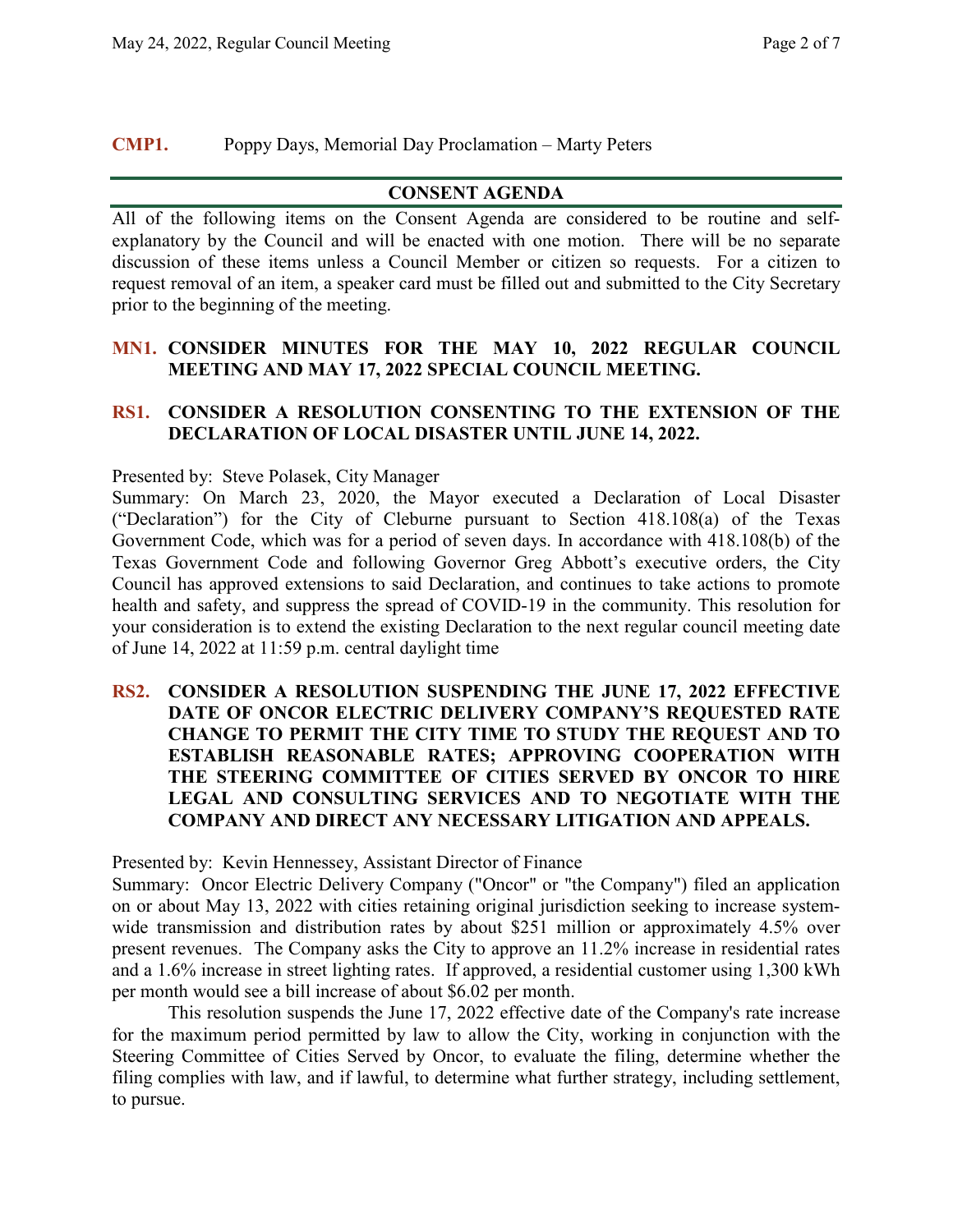The law provides that a rate request made by an electric utility cannot become effective until at least 35 days following the filing of the application to change rates. The law permits the City to suspend the rate change for 90 days after the date the rate change would otherwise be effective. If the City fails to take some action regarding the filing before the effective date, Oncor's rate request is deemed administratively approved.

#### **RS3. CONSIDER A RESOLUTION AUTHORIZING AN INTERLOCAL AGREEMENT WITH THE CITY OF BURLESON FOR THEIR ANNUAL CONTRIBUTION TO CITY/COUNTY TRANSPORTATION.**

Presented by: Kevin Hennessey, Assistant Director of Finance

Summary: City/County Transportation wishes to enter into an Interlocal Agreement with the City of Burleson for their annual contribution to the program. The City of Burleson's contribution will assist City/County Transportation with the local match portion that is required by the City's federal grant. The City of Burleson's annual contribution for Fiscal Year 2023 will be \$39,113.26. The City of Burleson City Council considered and approved the agreement at their May 16, 2022 council meeting. Upon approval by the Cleburne City Council, a fully executed copy of the Interlocal Agreement will be returned to the City of Burleson.

# **OC1. CONSIDER ACCOUNTS PAYABLE AND BUDGET TRANSFERS FOR THE MONTH OF APRIL 2022.**

Presented by: Kevin Hennessey, Assistant Director of Finance

## **ACTION AGENDA**

#### **RS4. CONSIDER A RESOLUTION ADOPTED BY THE BOARD OF DIRECTORS OF THE CLEBURNE 4B ECONOMIC DEVELOPMENT CORPORATION AUTHORIZING THE ISSUANCE OF CLEBURNE 4B ECONOMIC DEVELOPMENT CORPORATION SALES TAX REVENUE BONDS, SERIES 2022.**

Presented by: Kevin Hennessey, Assistant Director of Finance

Summary: At the March 8, 2022 Regular City Council meeting, Council heard a presentation from Jim Sabonis, Hilltop Securities, on the plan of action for funding of the 4B Economic Development Corporation's Parks Capital Improvement Program (CIP). The CIP will be funded in two phases, with the first phase of debt issuance sold and authorized by the 4B Board on May 24, 2022. This resolution is the required Council approval of the resolution adopted by the 4B Board, approving the Series 2022 Sales Tax Revenue bond sale.

**RS5. CONSIDER A RESOLUTION ACCEPTING THE STUDY AND INVESTIGATION PERFORMED BY BEN DYESS & ASSOCIATES AND ESTABLISHING A LAND VALUE COST FIGURE TO BE USED IN CALCULATING PARK FEES PURSUANT TO SECTION 154.047 OF THE CITY'S CODE.**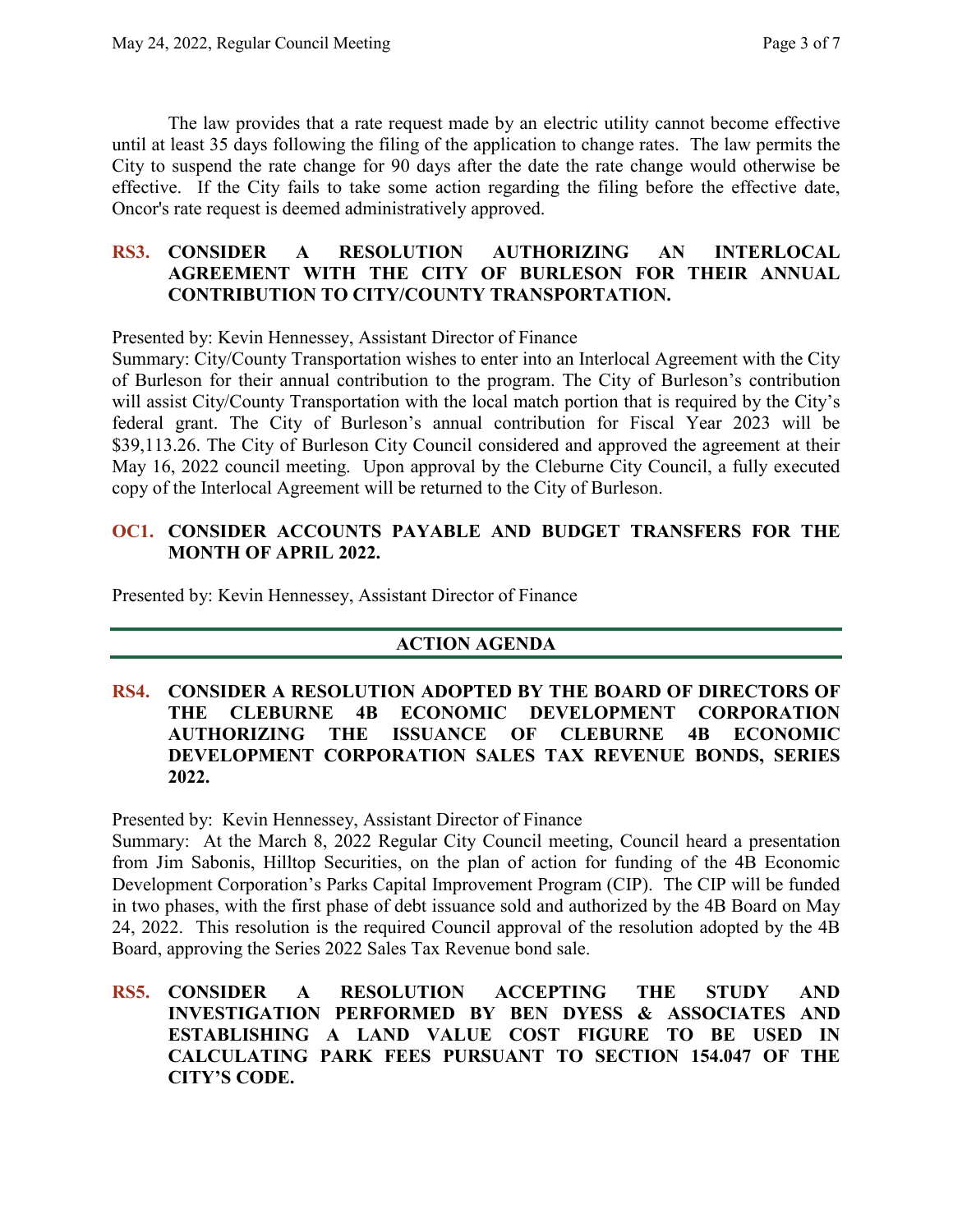Presented by: Aaron Dobson, Director of Parks & Recreation

Summary: Section 154.047 "Park Facilities" requires a biennial study and investigation to determine acreage land value in lieu of donation. Ben Dyess & Associates performed a value finding within the City limits of Cleburne. The scope of the study looked at residential land value, acreage, and commercial. Using this information Council will develop a Residential Dwelling Unit Fee. This fee is only applicable if a development's final plat has one hundred (100) or more units. This fee is an alternative if the developer does not dedicate land to the City, create a privately owned park, recreation and open space areas, or make improvements to existing facilities within a municipal park or dedicated parkland.

## **RS6. CONSIDER A RESOLUTION TO DESIGNATE CERTAIN OFFICIALS AS BEING RESPONSIBLE FOR THE APPLICATION WITH THE TEXAS PARKS & WILDLIFE DEPARTMENT FOR PARTICIPATION IN THE LOCAL PARK GRANT PROGRAM.**

Presented by: Aaron Dobson, Director of Parks & Recreation

Summary: Applications for Texas Parks & Wildlife Department (TPWD) Local Grants are due August 1, 2022. TPWD grants will be awarded in January 2023 for a maximum reimbursement of \$750,000. This application is for the Hulen Park project consisting of a skate park, bridge across Buffalo Creek, restroom renovations/replacement, parking, walking trail, and site amenities. To apply for the grant, the City must designate an official as being responsible for the application and certify that funding for the project is available if the application is selected.

## **OR1.** *\*PUBLIC HEARING\** **CONSIDER AN ORDINANCE GRANTING A SPECIFIC USE PERMIT FOR THE EXPANSION OF AN EXISTING HEAVY EQUIPMENT SALES AND REPAIR FACILITY ON ±12.29 ACRES, ZONED RC (REGIONAL COMMERCIAL DISTRICT) AND LOCATED AT 3319 NORTH MAIN STREET, CASE ZC22-010.**

Presented by: David Jones, Community Development Director

Summary: The applicant, Brent Neuhaus, represented by Reed Construction Services, LLC, has submitted a request for a Specific Use Permit (SUP) for the property located at 3319 North Main Street, for the expansion of the existing United Ag & Turf tractor dealership. The applicant is proposing to expand the existing tractor repair shop, located in the rear of the main building, by approximately 9,334 square feet in order to meet the equipment service needs of its customers. Planning and Zoning Commission considered this request at its May 9, 2022 and voted 7-0 to recommend approval.

**OR2.** *\*PUBLIC HEARING\** **CONSIDER AN ORDINANCE REZONING ±19.4 ACRES FROM RC (REGIONAL COMMERCIAL DISTRICT) AND SF-7 (SINGLE-FAMILY DWELLING DISTRICT) TO MF-2 (HIGH-DENSITY RESIDENTIAL DISTRICT) AND RC (REGIONAL COMMERICAL DISTRICT), GENERALLY LOCATED SOUTH OF WEST HENDERSON STREET BETWEEN HILL COLLEGE AND THE FUTURE INTERSECTION OF WEST HENDERSON STREET AND UNIVERSITY BOULEVARD, CASE ZC22-011.**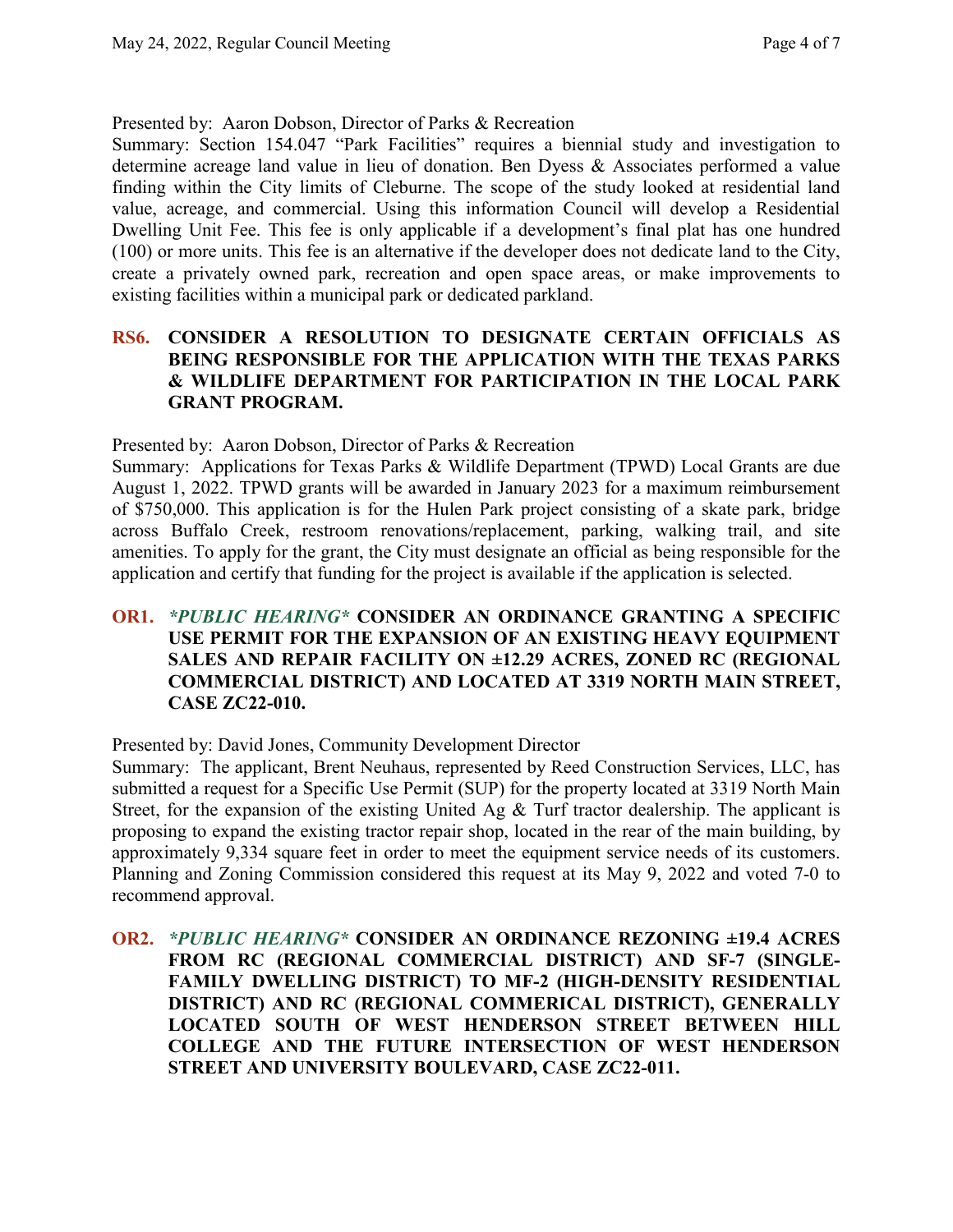Presented by: David Jones, Community Development Director

Summary: \*The applicant is requesting to continue this item to the June 14, 2022 meeting.

The applicant, Mayfield Family, LP, represented by Cross Architects, PLLC, has requested to rezone approximately 19.4 acres of land, generally located south of W. Henderson Street, between Hill College and the future intersection of W. Henderson Street and University Boulevard. Planning and Zoning Commission considered this case at its May 9, 2022 meeting and voted 5-2 to recommend denial.

#### **OR3. CONSIDER AN ORDINANCE CONSENTING TO THE EXPANSION OF THE EXTRATERRITORIAL JURISDICTION OF THE CITY OF CLEBURNE TO INCLUDE THE ENTIRETY OF A 106.03 ACRE TRACT OUT OF THE JACKSON COUNTY SCHOOL LANDS, ABSTRACT 436, JOHNSON COUNTY, TEXAS, CASE GC22-006.**

Presented by: David Jones, Community Development Director

Summary: A petition for voluntary expansion of the City's extraterritorial jurisdiction (ETJ) has been filed by Lawrence Martin, represented by Essex Properties, the owner of land located at the southeast corner of FM 1434 and County Road 1224. Currently, a 38 acre portion of the 106 acre property lies within the City's ETJ with the remainder (approximately 68 acres) located within unincorporated Johnson County.

The owners are requesting to be brought into the City's ETJ for the purpose of submitting a plat for single-family residential development, with the City as the sole platting jurisdiction. No zoning would apply within the ETJ.

Pursuant to Section 42.022 of the Texas Local Government Code and Section 1.3 of the City's Charter, the City Council may by ordinance extend its ETJ boundaries and no public hearing is required for this request.

**RS7. CONSIDER A RESOLUTION FOR THE PRELIMINARY PLAT OF MIRANDA MEADOWS, FOR 103 SINGLE-FAMILY RESIDENTIAL LOTS AND THREE OPEN SPACE LOTS, BEING ±26.065 ACRES ZONED SF-7, SINGLE-FAMILY RESIDENTIAL, GENERALLY LOCATED AT THE SOUTHEAST INTERSECTION OF SOUTH BRAZOS AVENUE AND EDGEWOOD LANE, CASE PC22-016.**

Presented by: David Jones, Community Development Director

Summary: The applicant, Mirgon Enterprises, is requesting approval of the preliminary plat for Miranda Meadows, which consists of 103 single-family residential lots and three (3) open space lots. The plat substantially complies with the requirements as outlined in Chapters 154 and 155 of the Code of Ordinances. Planning and Zoning Commission will consider this request at its May 23, 2022 meeting.

#### **RS8. CONSIDER A RESOLUTION FOR THE FINAL PLAT OF VILLAGES AT MAYFIELD PHASE 2, FOR 135 SINGLE-FAMILY RESIDENTIAL LOTS AND ONE OPEN SPACE LOT, BEING ±26.258 ACRES ZONED PD (PLANNED DEVELOPMENT DISTRICT), GENERALLY LOCATED NORTH OF 1601 EAST**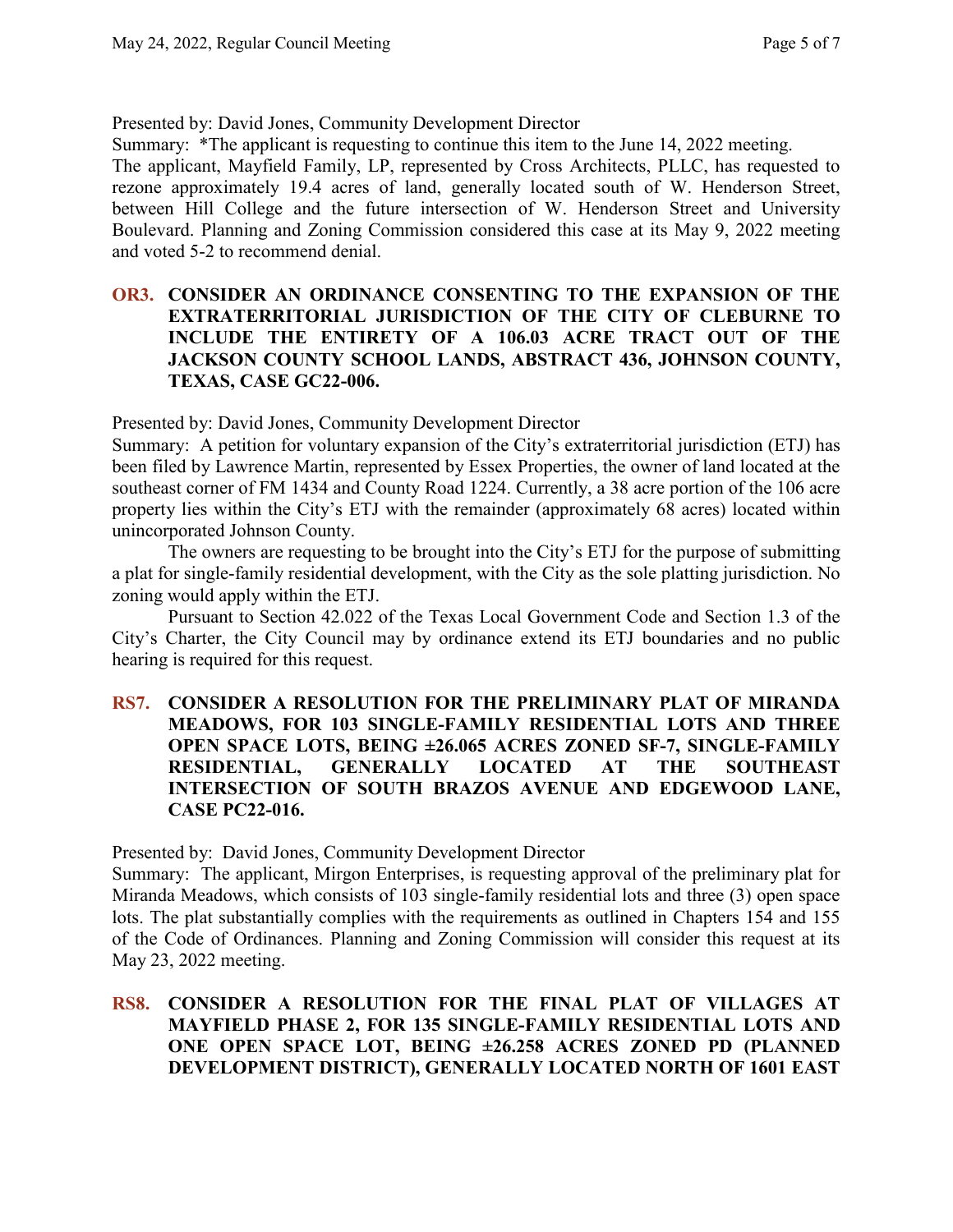## **HENDERSON STREET, SOUTH OF TOWNGREEN DRIVE, AND WEST OF FERGASON ROAD, CASE PC22-020.**

Presented by: David Jones, Community Development Director

Summary: The applicant, MKP Development, LLC, represented by Adlai Pennington, is requesting approval of the final plat for Villages at Mayfield, Phase 2, which consists of 135 single-family residential lots and one (1) open space lot. The plat substantially complies with the requirements as outlined in PD OR10-2021-57 and Chapter 154 of the Code of Ordinances. Planning and Zoning Commission considered this request at its May 9, 2022 meeting and voted 7-0 to recommend approval.

## **RS9. CONSIDER A RESOLUTION FOR THE FINAL PLAT OF LEGADO PHASE 1, FOR 172 SINGLE-FAMILY RESIDENTIAL LOTS AND NINE OPEN SPACE LOTS, BEING ±45.105 ACRES ZONED PD (PLANNED DEVELOPMENT DISTRICT), GENERALLY LOCATED NEAR THE SOUTHEAST INTERSECTION OF WEST HENDERSON STREET AND MAYFIELD PARKWAY, CASE PC22-022.**

Presented by: David Jones, Community Development Director

Summary: The applicant, Forestar Real Estate Group, represented by LJA surveying, is requesting approval of the final plat for Legado Phase 1, which consists of 172 single-family residential lots and nine (9) open space lots. The plat substantially complies with the requirements as outlined in PD OR04-2021-19 and Chapter 154 of the Code of Ordinances. Planning and Zoning Commission considered this request at its May 9, 2022 meeting and voted 7-0 to recommend approval with conditions. On May 17, 2022, the applicant submitted a revised final plat that met the conditions recommended by the Commission.

#### **RS10. CONSIDER A RESOLUTION AUTHORIZING A PROFESSIONAL SERVICES AGREEMENT WITH SHIELD ENGINEERING GROUP TO PROVIDE ENGINEERING SERVICES FOR THE EASTSIDE DRAINAGE – WENDELL STREET PROJECT FOR AN AMOUNT NOT TO EXCEED \$158,410.**

#### Presented by: Jeremy Hutt, Public Works Director

Summary: This agreement provides engineering design services for drainage, water and sewer infrastructure on Wendell Street between Boone and Cedar Streets, and includes an evaluation of the Cedar Street drainage channel to assure downstream capacity. Paving of Wendell Street is not part of this project. Basic engineering and survey services are \$138,160. Additional services, including Subsurface Utility Engineering (SUE) and bid and construction phase support, will be billed as needed, up to a not-to-exceed amount of \$20,250. The total contract amount is \$158,410.

City Council approved \$1,000,000 in funding for Eastside Drainage projects in the FY22 budget. Construction costs on this project are estimated at \$2.3 million. Design is expected to be complete in late 2022. Construction will start in early 2023, and will be phased as funding becomes available.